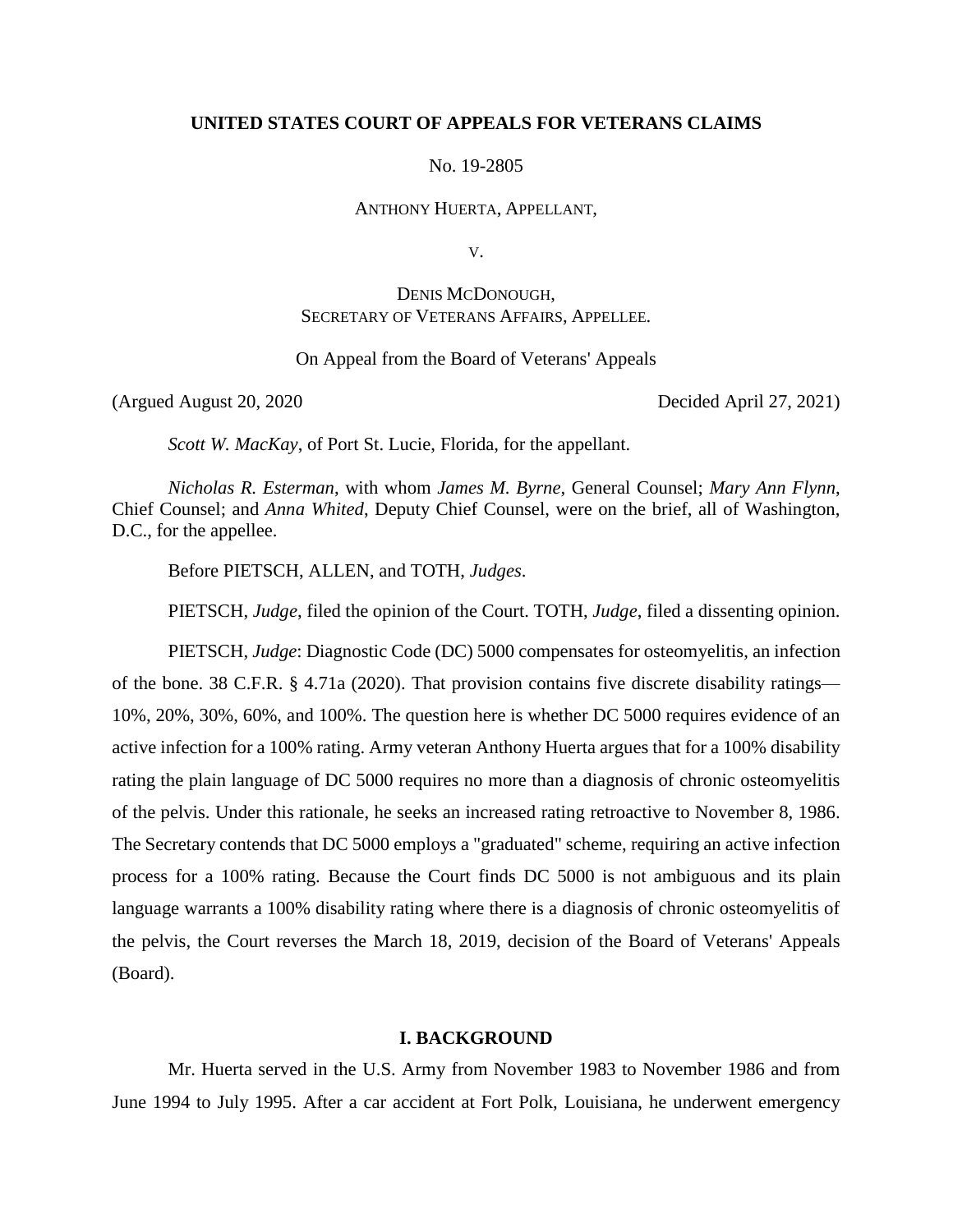surgery in August 1985 that included a spine stabilization with wiring and a spinal fusion with a bone graft from his left pelvis. A year later, Mr. Huerta discovered that he had unresolved osteomyelitis at the site of the pelvic bone graft. Record (R.) at 1756. A course of antibiotics resolved his symptoms "until 1989," when the site of the pelvic bone graft "swelled up and eventually broke open." *Id*. The wound was closed using a "muscle flap" surgery, which involves "transporting healthy, live tissue from one location of the body to another."<sup>1</sup> The muscle flap surgery revealed that the veteran had a "[c]hronic sinus tract from iliac bone graft." R. at 1338.

In 1991, the site of the pelvic bone graft again became infected and Mr. Huerta was placed on antibiotics. R. at 1759. Symptoms persisted for 3 months, and in January 1992, the infected area was incised and drained and Mr. Huerta was given more antibiotics. *Id.* An x-ray taken the same month revealed osteomyelitis of the left sacroiliac joint. R. at 1479.

About 2 years later, in December 1993, the bone graft site became discolored, painful, and swollen. R. at 1750. By the time he sought treatment the following month, the infection site was discharging. *Id.* After another incision and drainage, the veteran was once more prescribed a course of antibiotics. *Id.* By February 1994, the site was no longer draining or exhibiting other symptoms, and the veteran had no "fever, chills, sweats or weight loss." R. at 1757. Nonetheless, two private physicians, who were treating Mr. Huerta's pelvic condition in tandem, expressed concern that his pelvic condition required further treatment. R. at 1753. One physician suspected a continuing disease process because he had been unable to insert a probe "into the subcutaneous tissue." *Id.* The other physician suspected that Mr. Huerta had osteomyelitis but was hesitant to diagnose the disorder because osteomyelitis is uncommon in "flat bones" such as the pelvis, and because the initial x-rays did not clearly reveal osteomyelitis in Mr. Huerta's pelvis. R. at 1756. Though further therapy was recommended, the record for 20 years after the private physicians' recommendation is silent for any treatment for or complaints of symptoms relating to the left pelvis.

Mr. Huerta sought disability compensation, and in August 2016 VA provided him with a medical examination. The VA examiner opined that Mr. Huerta did not have an osteomyelitis infection after his 1989 accident and stated that physical examination revealed no signs attributable to osteomyelitis. R. at 1631.

 $\overline{a}$ 

<sup>&</sup>lt;sup>1</sup> *Flap Surgery*, STANFORD HEALTHCARE, [https://stanfordhealthcare.org/medical-treatments/p/plastic](https://stanfordhealthcare.org/medical-treatments/p/plastic-surgery/procedures/flap.html)[surgery/procedures/flap.html](https://stanfordhealthcare.org/medical-treatments/p/plastic-surgery/procedures/flap.html) (last visited Apr. 20, 2021).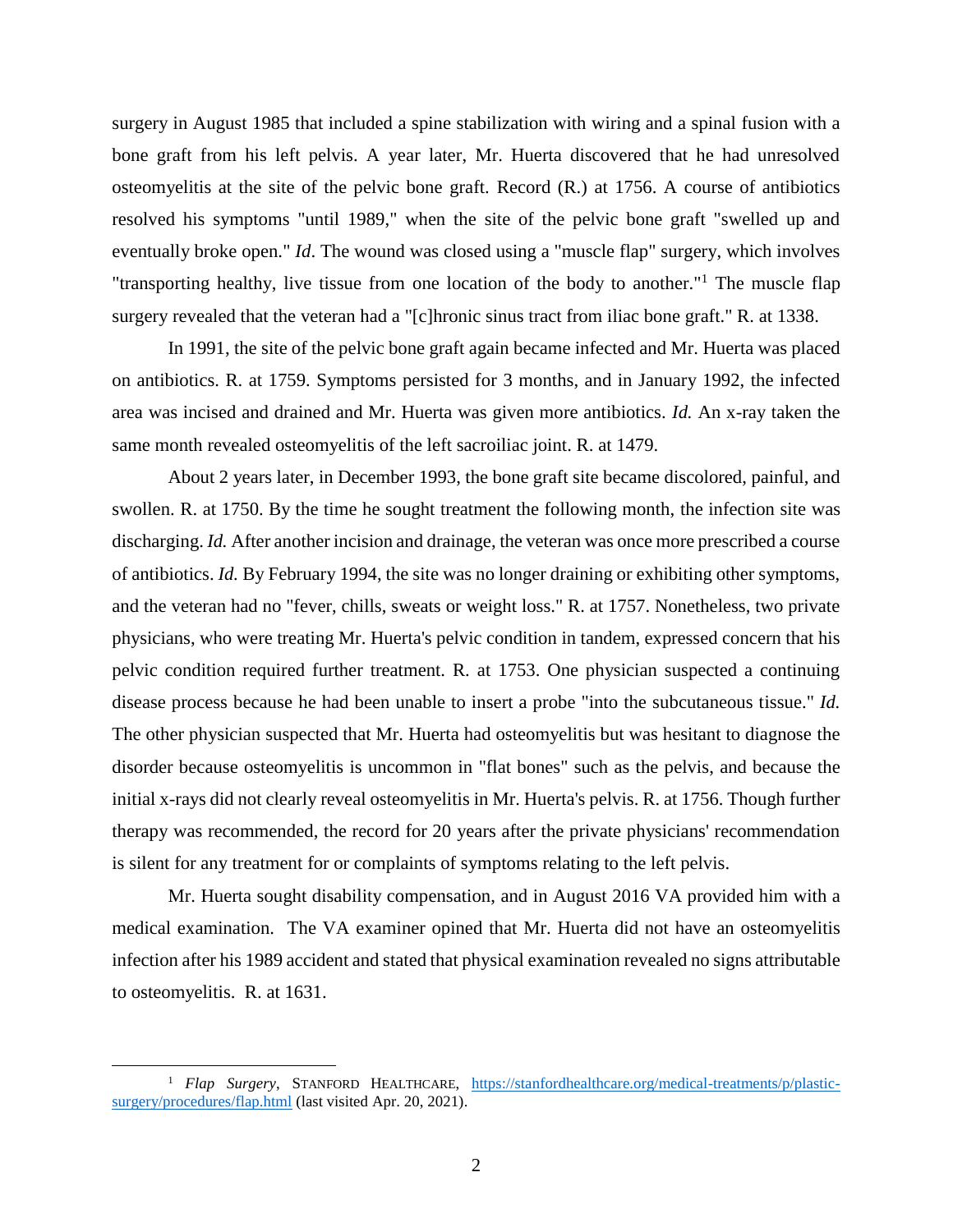Shortly thereafter, Mr. Huerta submitted an "Osteomyelitis Disability Benefits Questionnaire" from Dr. William Beauchamp, his treating orthopedic surgeon. Dr. Beauchamp stated that a recent MRI showed "foreign bodies in the superficial soft tissues . . . at or near the site of the 1985 iliac bone graft" and those foreign bodies caused Mr. Huerta's chronic osteomyelitis. R. at 1495, 617. His symptoms were noted to include constant deep pain in his low back and left hip, occasional edema and warmth at the site, fatigue, debility, visibly significant muscle atrophy, and neuropathic pain. R. at 1484-85. Dr. Beauchamp opined that Mr. Huerta's osteomyelitis was "[c]hronic, recurrent, [and] refractory to medical and surgical treatment." R. at 1482.

VA obtained an addendum medical opinion in 2017. The examiner reviewed all new records and concluded that Mr. Huerta did not have current active osteomyelitis and Dr. Beauchamp's diagnosis of chronic osteomyelitis was incorrect. The VA examiner stated that because the veteran's condition was last symptomatic in 1992, his chronic osteomyelitis was "inactive," and that the episodes in 1993 and 1994 were not related to osteomyelitis.

In a 2017 supplemental opinion, Dr. Beauchamp reiterated that Mr. Huerta had chronic osteomyelitis with a "long history of intractability and debility" that was likely related to the multiple infections he experienced between 1989 and 1994. R. at 617-18. Dr. Beauchamp stated that the episodes in the 1980s and 1990s were not treated correctly, because the treatment never (but should have) included "debridement of infected or necrotic tissues and a long course, at least six weeks, of parenteral antimicrobial therapy, directed at the causative pathogens." R. at 617. Dr. Beauchamp explained that, even with proper treatment, osteomyelitis is "severe, persistent, and often incapacitating," and "chronic osteomyelitis in adults is more refractory to therapy," i.e., difficult to manage. *Id.* The regional office subsequently granted Mr. Huerta service connection for osteomyelitis and assigned a 10% disability rating.

In its March 2019 decision, the Board assigned initial staged ratings dating back to 1986. The Board concluded that a 100% rating was warranted from November 8, 1986, to February 1, 1992, because the veteran had active pelvic osteomyelitis. For the next stage—February 1, 1992, to June 3, 1994—the Board concluded that a 20% rating was warranted because the veteran had had an active infection within the previous 5 years. And for the most recent stage—February 1, 1997 to March 2019—the Board assigned a 10% rating because, per the VA examiner, Mr. Huerta has not had an active infection since the 1990s.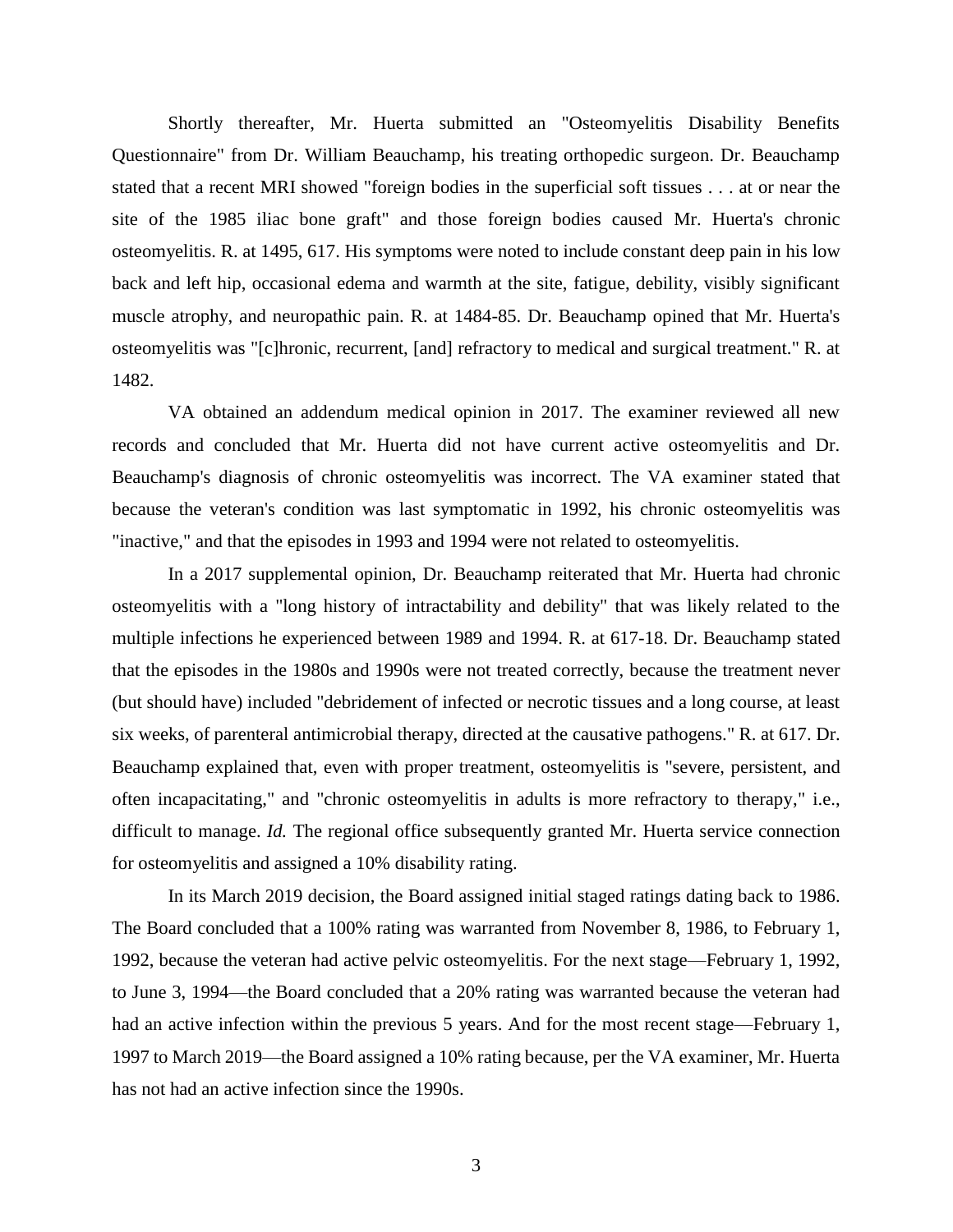The Board denied entitlement to a 100% rating for the entire period, finding it "unreasonable to assume that an automatic 100[%] disability rating is warranted for osteomyelitis, which initially manifests in the 'pelvis, vertebrae' or 'extends into major joints,' but which is later resolved without residual symptoms." R. at 18. The Board further reasoned that the "note to [DC 5000] states that a rating for osteomyelitis will not be applied following cure by removal or radical resection of the affected bone" and that the VA examiners said Mr. Huerta's osteomyelitis resolved in 1992 without any further residuals. *Id.* This appeal followed.

### **II. ANALYSIS**

"The Court reviews the interpretation of regulations de novo because interpreting a regulation is a purely legal question." *Langdon v. Wilkie*, 312 Vet.App. 291, 296 (2020). Such an interpretation begins with the text of the regulation, "the plain meaning of which is derived from its text and its structure." *Petitti v. McDonald*, 27 Vet.App. 415, 422 (2015). "To interpret a regulation we must look at its plain language and consider the terms in accordance with their common meaning." *Lockheed Corp. v. Widnall*, 113 F.3d 1225, 1227 (Fed. Cir. 1997). "If the plain meaning is clear from its text and structure, then that meaning controls and that is the end of the matter." *Atencio v. O'Rourke*, 30 Vet.App. 74, 82 (2018). When assessing the meaning of a regulation, words should not be read in isolation but rather in the context of the regulatory structure and scheme. *Id.*

Interpreting the plain meaning of a regulation requires the Court to "bring all its interpretative tools to bear" and to "make a conscientious effort to determine, based on indicia like text, structure, history, and purpose, whether the regulation really has more than one reasonable meaning." *Kisor v. Wilkie*, 139 S. Ct. 2400, 2423-24 (2019). A regulation could be genuinely ambiguous to the extent it may not directly address an issue, or it may prove susceptible to more than one reasonable reading when applied to some fact patterns. *Id.* at 2410. But a regulation is not ambiguous simply because both parties insist that the plain meaning supports his or her position and neither party's interpretation is unreasonable to the Court. *Id.* at 2423.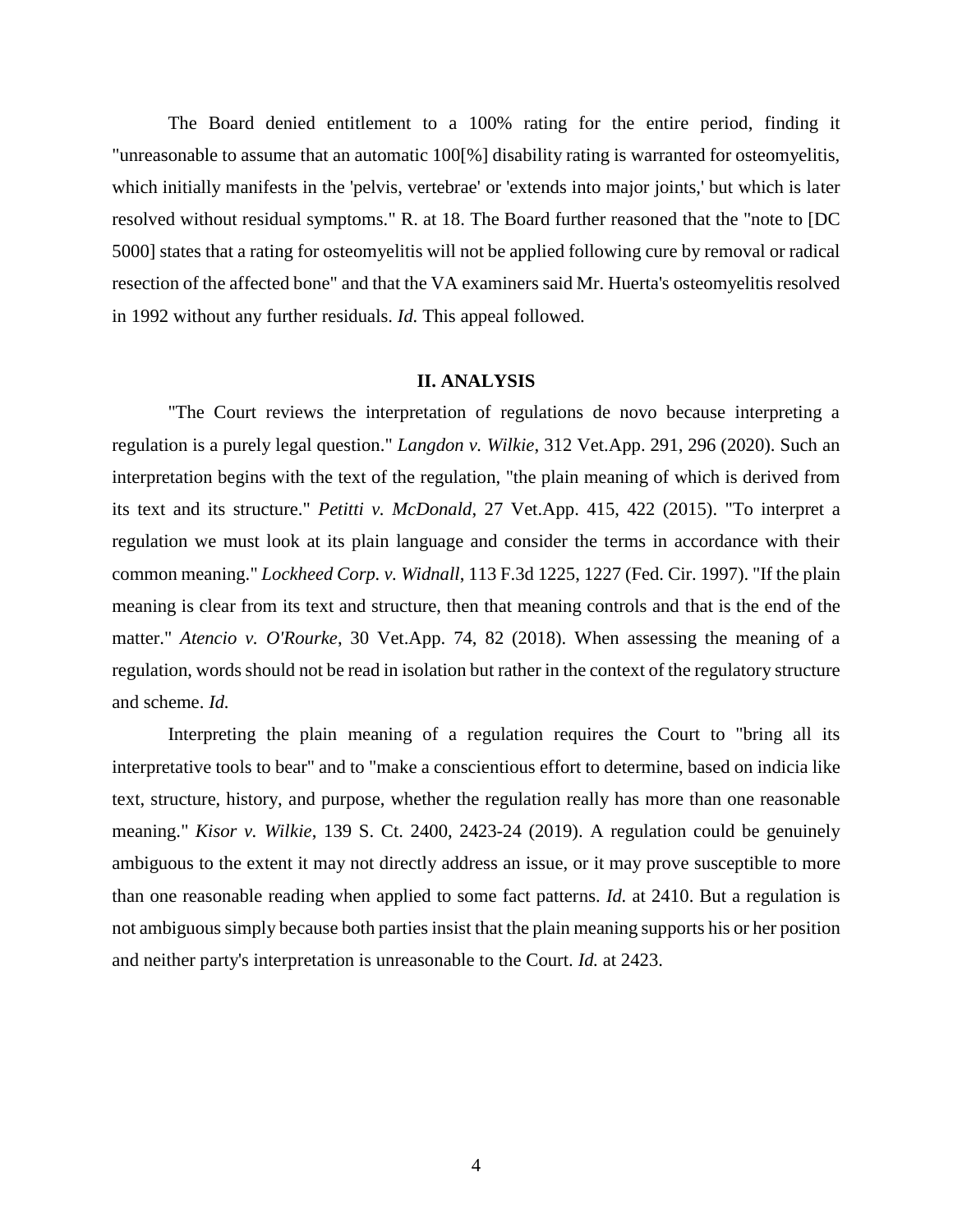We start with the text of DC 5000, which compensates for osteomyelitis that is acute ("having a short and relatively severe course"),<sup>2</sup> chronic ("persisting over a long period of time"),<sup>3</sup> or subacute ("somewhat acute; between acute and chronic").<sup>4</sup> Five disability ratings are available under DC 5000: 100%, 60%, 30%, 20%, and 10%. And for each of the five ratings, DC 5000 provides the following rating criteria for "[o]steomyelitis, acute, subacute, and chronic,":

100%: "Of the pelvis, vertebrae, or extending into major joints, or with multiple localization or with long history of intractability *and* debility, anemia, amyloid liver changes, *or* other continuous constitutional symptoms."

60%: "Frequent episodes, with constitutional symptoms."

30%: "With definite involucrum or sequestrum, with or without discharging sinus."

20%: "With discharging sinus or other evidence of active infection within the past 5 years."

10%: "Inactive, following repeated episodes, without evidence of active infection in the past 5 years."

38 C.F.R. § 4.71a (emphasis added).

Both Mr. Huerta and the Secretary recognize that the criteria for a 100% rating comprise five groups of symptoms; the parties disagree, however, about the exact nature of the groups and whether each group provides an independent means for establishing the 100% rating. Under Mr. Huerta's reading—which is based on the DC's use of the disjunctive "or" and the use of commas to separate each of the five groups—there are five discrete manifestations of osteomyelitis capable of satisfying the 100% rating: (1) Of the pelvis; (2) of the vertebrae; (3) extending into the major joints; (4) with multiple localization; or (5) with long history of intractability and debility, anemia, amyloid liver changes, or other continuous constitutional symptoms. Mr. Huerta argues that reading the five groupings differently would render any reference to the specifically identified osteomyelitis conditions in the 100% rating as meaningless or mere surplusage.

The Secretary focuses primarily on the overall structure of DC 5000, contending that it employs a "graduated" scheme whereby osteomyelitis is rated based upon active or inactive status. Secretary's Brief at 16. Under this reading, all inactive cases are funneled into either the 10% or 20% rating criteria, with the difference between the 10% and 20% criteria hinging on how long it

 $\overline{a}$ 

<sup>2</sup> *Acute*, DORLAND'S ILLUSTRATED MEDICAL DICTIONARY 24 (32d ed. 2012).

<sup>3</sup>*Chronic*, *id.* at 359.

<sup>4</sup> *Subacute*, *id*. at 1789.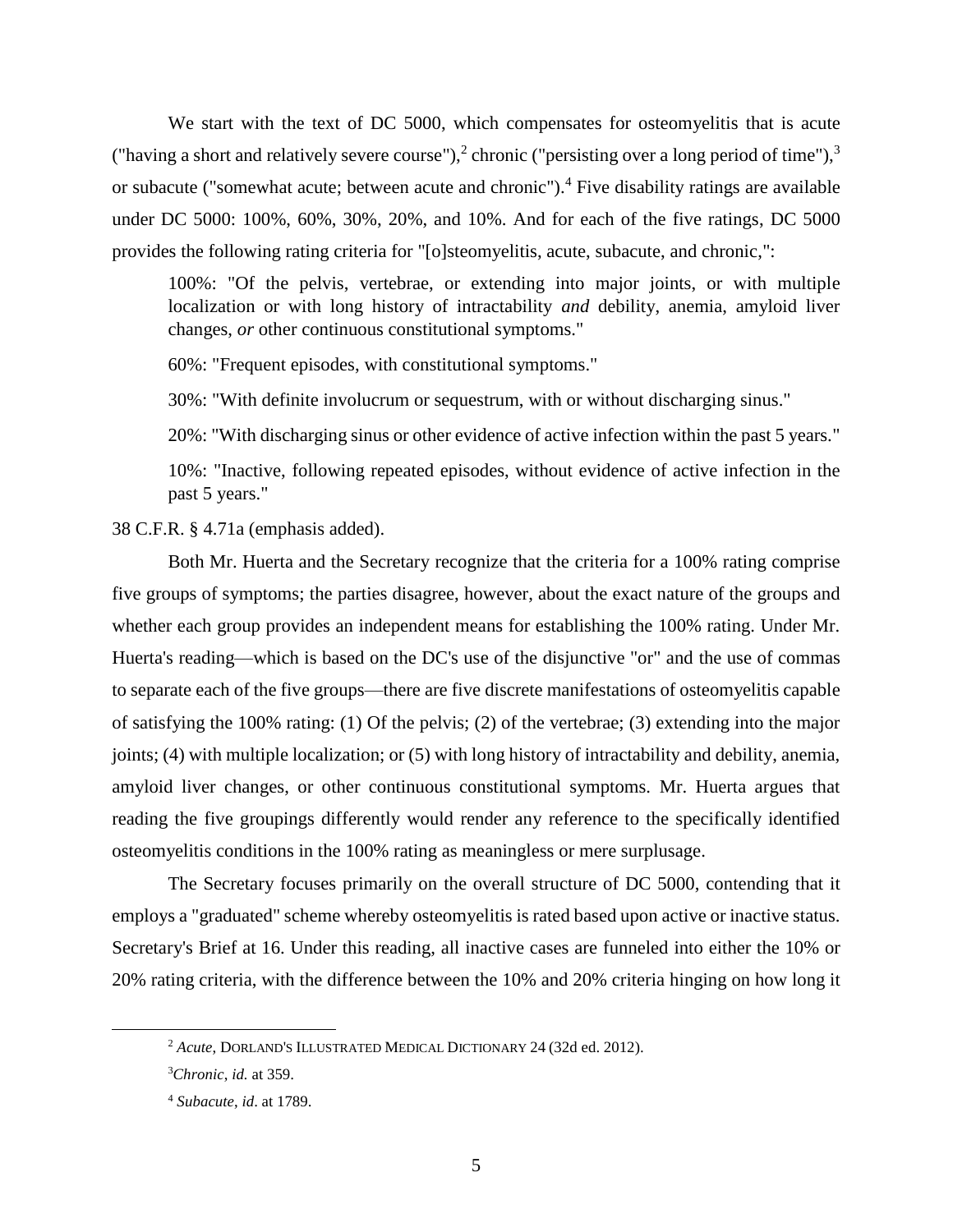has been since the veteran last exhibited evidence of infection. As to the 100% rating, the Secretary also recognizes five types of osteomyelitis capable of satisfying the rating, but the Secretary defines the five types as follows: (1) Of the pelvis; (2) of the vertebrae; (3) extending into major joints; (4) with multiple localization; or (5) with long history of intractability. And the Secretary reads the language "and debility, anemia, amyloid liver changes, or other continuous constitutional symptoms" not as part of the fifth symptom group, but rather as language that modifies each of the five symptom groups. The Secretary thus reads the conjunctive "and" linking "intractability" and "debility" as signifying that each of the five previously mentioned groups must be accompanied by "debility, anemia, amyloid liver changes, or other continuous constitutional symptoms." Oral Argument (OA) at 26:00-:23, *Huerta v. Wilkie*, U.S. Vet. App. No 19-2805 (oral argument held Aug. 20, 2020), http://www.uscourts.cavc.gov/oral\_arguments\_audio.php. Under this interpretation, a veteran must show symptoms that are akin to an infection *in addition* to a diagnosis fitting within one of the five groups, such as osteomyelitis "of the pelvis."

Focusing on the 100% rating criteria at issue here, we note that the text and structure support Mr. Huerta's reading, whereby each of the five symptom groups represent alternative symptom groups capable of satisfying the rating. Specifically, the use of offsetting commas and the lack of a conjunctive term linking "of the pelvis" and " vertebrae," indicates a clear break between these symptoms. The comma alone that separates them strongly suggests that "of the pelvis" and "vertebrae" are independent entities rather than as part of a collective. Likewise, the use of the disjunctive "or" to separate the final three groups shows that they are intended to be viewed separately. It is a familiar canon of statutory construction that terms connected by a disjunctive "are to be given separate meanings," *Loughrin v. United States*, 134 S. Ct. 2384, 2390 (2014). Although this canon is not absolute, nothing in the overall text or structure of DC 5000 signals that the phrase "and debility … or other continuous symptoms" serves to modify *all* of the preceding language in the 100% rating.

Further, the lack of punctuation between "intractability and debility" serves as a strong counterpoint to the Secretary's argument regarding the plain language of the 100% rating. Absent punctuation, nothing in the text or its structure links the phrase with the individual symptom groups preceding it—especially when those groups have been set apart from "intractability and debility" by disjunctive language, that is, by "or." In other words, the Secretary's argument would have more resonance if there were some punctuation before the "and debility" to establish a marker between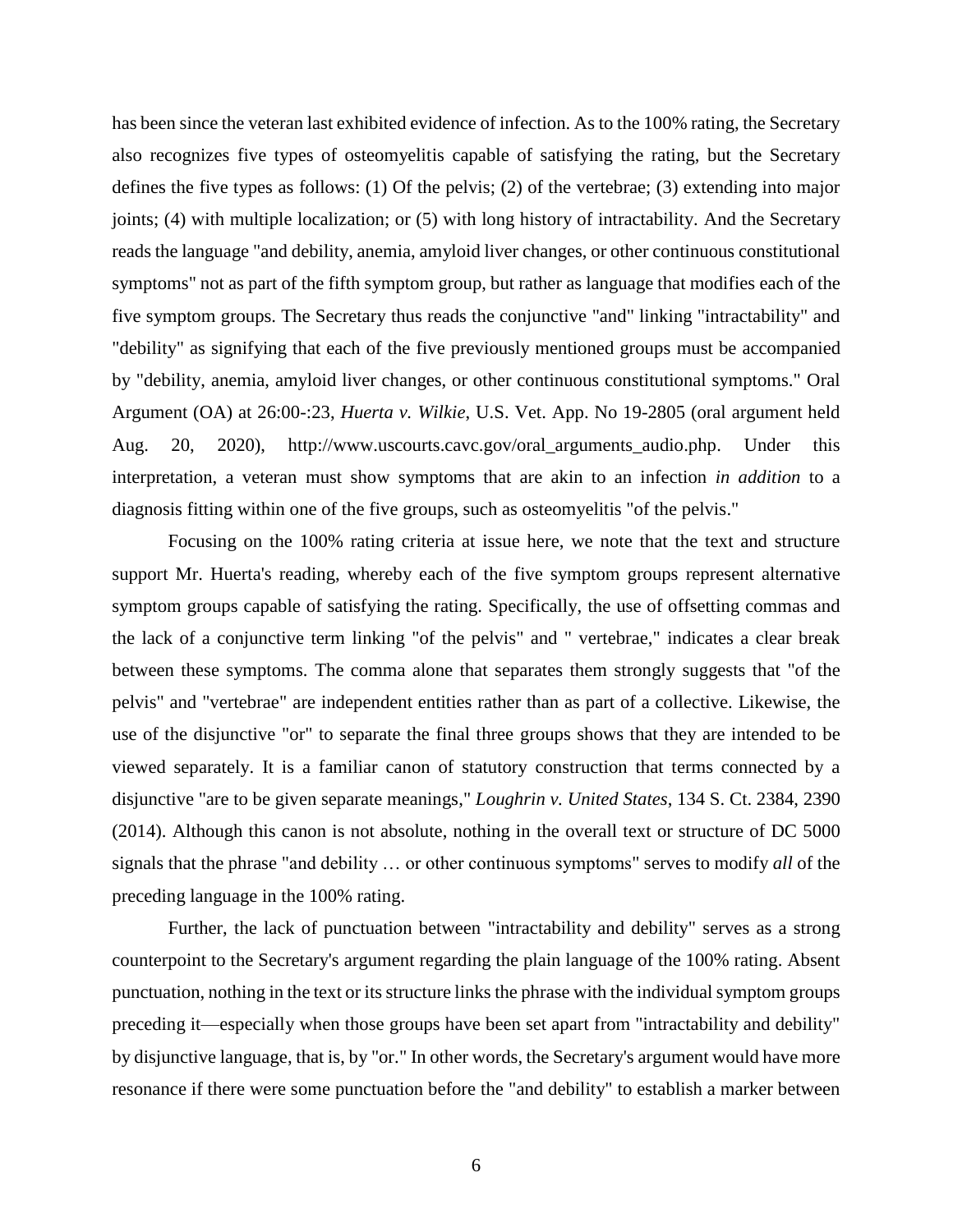the previous disjunctive criteria, that is, five symptom groups beginning with "[o]f the pelvis" and ending with "long history of intractability"—which are clearly intended to be read as five separate elements—and a conjunctive phrase purporting to modify all the previous language.

Additional support for the veteran's interpretation is the conspicuous absence of any reference to active infection in the 100% criteria. This absence is especially noteworthy when one compares DC 5000 to its neighboring DCs, 5001 and 5002. For example, DC 5001 rates tuberculosis of bones and joints based on whether the tuberculosis is "active" or "inactive." 38 C.F.R. §§ 4.71a. Similarly, DC 5002 bases the ratings for multi-joint arthritis (except posttraumatic arthritis) on whether the arthritis is "an active process" or whether the veteran presents "chronic residuals." *Id.* These neighboring DCs show rating criteria that expressly distinguish between active and inactive disease processes, not requiring adjudicators to read between the lines or impose criteria not expressly required by the DC. If VA intended DC 5000 to distinguish between active and inactive disease process, VA knew how to write the provision to do so. *See Emerson v. McDonald*, 28 Vet.App. 200, 209 (2016).

The Secretary's proposed interpretation of DC 5000 is less convincing. The structure of DC 5000 yields no conclusive markers to show how the rating criteria for the various disability ratings stand in relation with each other. The Secretary posits that DC 5000 bears a "graduated" structure and so functions similarly to a "successive" rating, whereby the criteria for each rating are cumulative, incorporating the criteria of each lower rating. *See Middleton v. Shinseki*, 727 F.3d 1172, 1178 (Fed. Cir. 2013). In successive ratings, the evaluation of each higher rating includes the criteria of each lower such that "if a component is not met at any one level, the veteran could only be rated at the level that did not require the missing component." *Tatum v. Shinseki*, 23 Vet.App. 152, 156 (2009).

The difficulty with this line of reasoning is that DC 5000 bears no indication of a successive or cumulative in nature, which it would have to have for the Secretary's interpretation to hold. It's not precisely clear what the Secretary means by "graduated," but the word suggests a structure in which higher ratings incorporate the criteria of lower ratings without formally requiring that to justify a higher rating a veteran must establish each criterion for lower ratings. However, DC 5000 includes no implied elements, and thus the Secretary's graduated-structure argument is critically flawed. DC 5000 would have to be successive in express terms for the requirement of active infection within a given period to apply beyond the 20% rating. Short of this, it's not clear how DC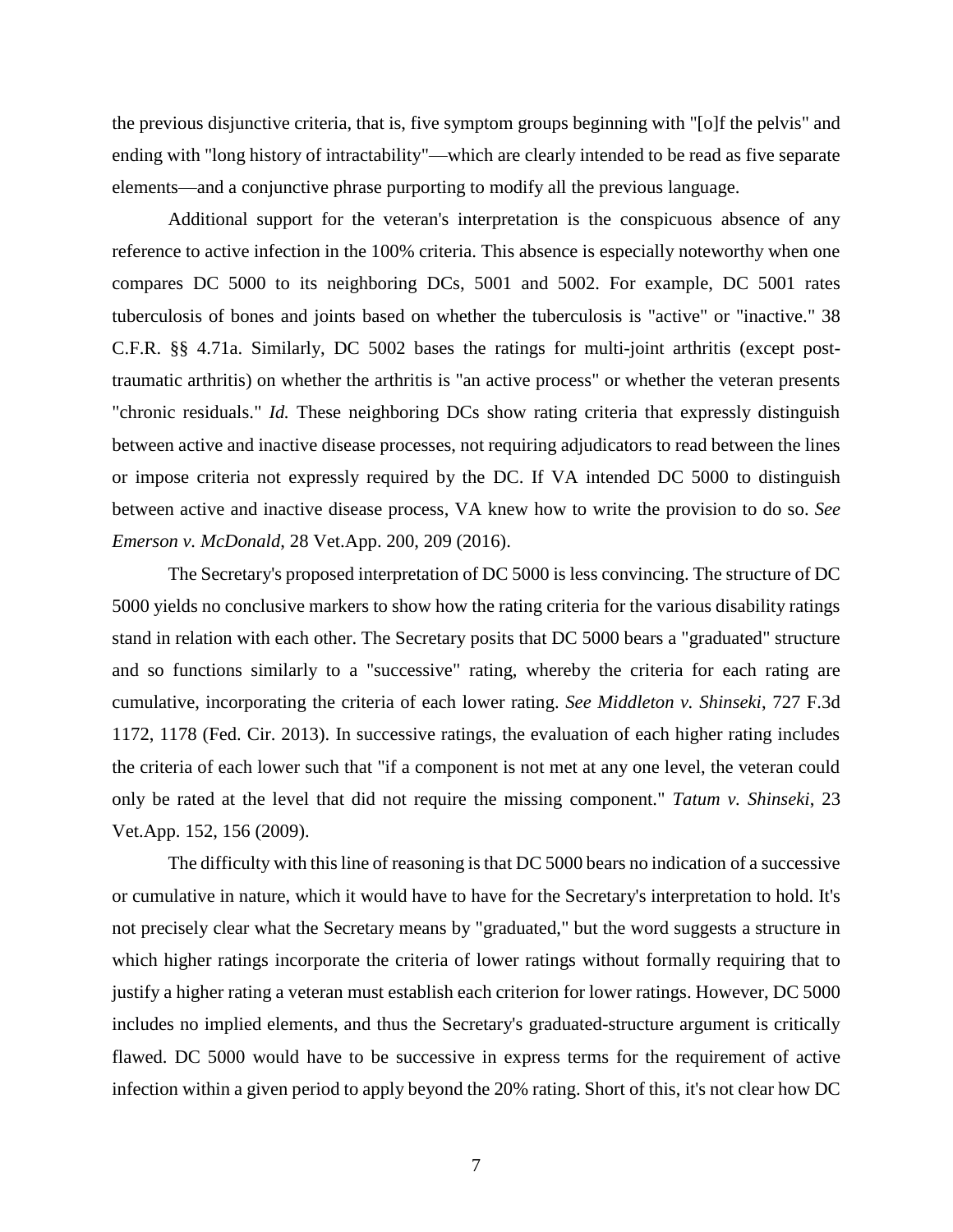5000 differs from any other DC where a veteran must do no more than present a disability picture that most nearly approximates a specific rating, even where a disability might not manifest all the criteria in that rating. *See id.* at 155-57.

Ultimately, the Court finds the plain language for assigning a 100% disability rating under DC 5000 clear and unambiguous. Specifically, the plain language of DC 5000 establishes a diagnosis of chronic osteomyelitis of the pelvis as a sufficient basis to warrant a 100% rating. "[C]ourts must presume that a legislature says in a statute what it means and means in a statute what it says there." *Conn. Nat'l Bank v. Germain*, 503 U.S. 249, 253-54 (1992). This observation applies no less to administrative agencies and their regulations. To the extent that VA has fallen victim to its own inartful drafting, VA also has the wherewithal to revise the DC.

Based on this interpretation, the Court concludes that the Board committed legal error in determining that Mr. Huerta's chronic pelvic osteomyelitis did not entitle him to a 100% disability rating. In light of this outcome, the Court need not address the adequacy of the four contested VA and private medical opinions.

#### **III. CONCLUSION**

The Court REVERSES the Board's determination that a 100% disability rating under DC 5000 is not warranted for the entire period on appeal, VACATES that portion of the March 18, 2019, decision, and REMANDS the matter for further proceedings consistent with this opinion.

TOTH, *Judge*, dissenting: Although there is much to commend in the panel's plain text reading of the 100% criteria, I can't shake the conclusion that this reading doesn't fully account for the rest of the story: that virtually everything else in DC 5000 supports the requirement of an active disease process for the 100% criteria. As with all regulations, diagnostic codes should be read in their entirety and with an eye towards their text and structure. *Vazquez-Claudio v. Shinseki*, 713 F.3d 112, 115 (Fed. Cir. 2013). And try as I may, I can't read DC 5000 as requiring a total rating based solely on a historic diagnosis of pelvic osteomyelitis without any present symptoms or functional impairments. This doesn't square with the basic principle in veterans law that higher ratings correspond to greater disability.

In simple fact, what makes this case so difficult is that DC 5000 is ambiguous—perhaps even wildly so. It is ambiguous because it implies rather than expresses the same active-inactive